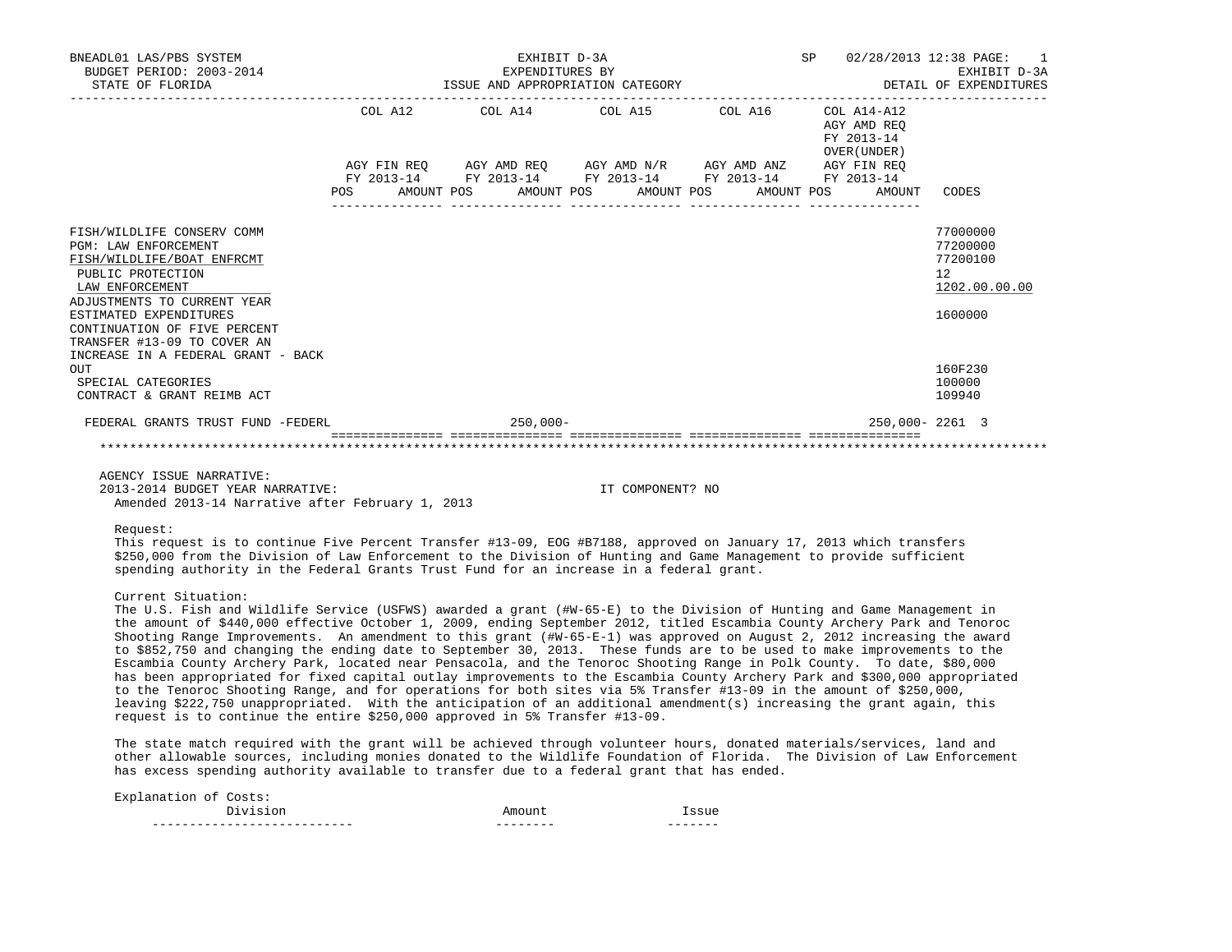| BNEADL01 LAS/PBS SYSTEM<br>BUDGET PERIOD: 2003-2014<br>STATE OF FLORIDA                                                                                                                                                                                                                       | EXHIBIT D-3A<br>EXPENDITURES BY<br>ISSUE AND APPROPRIATION CATEGORY |  |  |                         |  |                                                                                            |                    |            |                                                          | SP 02/28/2013 12:38 PAGE: 2<br>EXHIBIT D-3A<br>DETAIL OF EXPENDITURES         |
|-----------------------------------------------------------------------------------------------------------------------------------------------------------------------------------------------------------------------------------------------------------------------------------------------|---------------------------------------------------------------------|--|--|-------------------------|--|--------------------------------------------------------------------------------------------|--------------------|------------|----------------------------------------------------------|-------------------------------------------------------------------------------|
|                                                                                                                                                                                                                                                                                               |                                                                     |  |  |                         |  | COL A12 COL A14 COL A15 COL A16                                                            |                    |            | COL A14-A12<br>AGY AMD REO<br>FY 2013-14<br>OVER (UNDER) |                                                                               |
|                                                                                                                                                                                                                                                                                               |                                                                     |  |  |                         |  | AGY FIN REQ AGY AMD REQ AGY AMD N/R AGY AMD ANZ AGY FIN REQ                                |                    |            |                                                          |                                                                               |
|                                                                                                                                                                                                                                                                                               | POS DO                                                              |  |  |                         |  | FY 2013-14 FY 2013-14 FY 2013-14 FY 2013-14 FY 2013-14<br>AMOUNT POS AMOUNT POS AMOUNT POS |                    | AMOUNT POS | AMOUNT                                                   | CODES                                                                         |
| FISH/WILDLIFE CONSERV COMM<br>PGM: LAW ENFORCEMENT<br>FISH/WILDLIFE/BOAT ENFRCMT<br>PUBLIC PROTECTION<br>LAW ENFORCEMENT<br>ADJUSTMENTS TO CURRENT YEAR<br>ESTIMATED EXPENDITURES<br>CONTINUATION OF FIVE PERCENT<br>TRANSFER #13-09 TO COVER AN<br>INCREASE IN A FEDERAL GRANT - BACK<br>OUT |                                                                     |  |  |                         |  |                                                                                            |                    |            |                                                          | 77000000<br>77200000<br>77200100<br>12<br>1202.00.00.00<br>1600000<br>160F230 |
| Law Enforcement<br>Hunting and Game Management                                                                                                                                                                                                                                                |                                                                     |  |  | \$ (250,000)<br>250,000 |  |                                                                                            | 160F230<br>160F240 |            |                                                          |                                                                               |
| Net Fiscal Impact                                                                                                                                                                                                                                                                             |                                                                     |  |  | $-0-$<br>========       |  |                                                                                            |                    |            |                                                          |                                                                               |

Benefits:

 Approval of this request will provide spending authority for an increase in a federal grant to be used strictly for 100% reimbursement to improve the Escambia County Archery Park and Tenoroc Shooting Range.

Summary: This is a new issue.

\*\*\*\*\*\*\*\*\*\*\*\*\*\*\*\*\*\*\*\*\*\*\*\*\*\*\*\*\*\*\*\*\*\*\*\*\*\*\*\*\*\*\*\*\*\*\*\*\*\*\*\*\*\*\*\*\*\*\*\*\*\*\*\*\*\*\*\*\*\*\*\*\*\*\*\*\*\*\*\*\*\*\*\*\*\*\*\*\*\*\*\*\*\*\*\*\*\*\*\*\*\*\*\*\*\*\*\*\*\*\*\*\*\*\*\*\*\*\*\*\*\*\*\*\*\*\*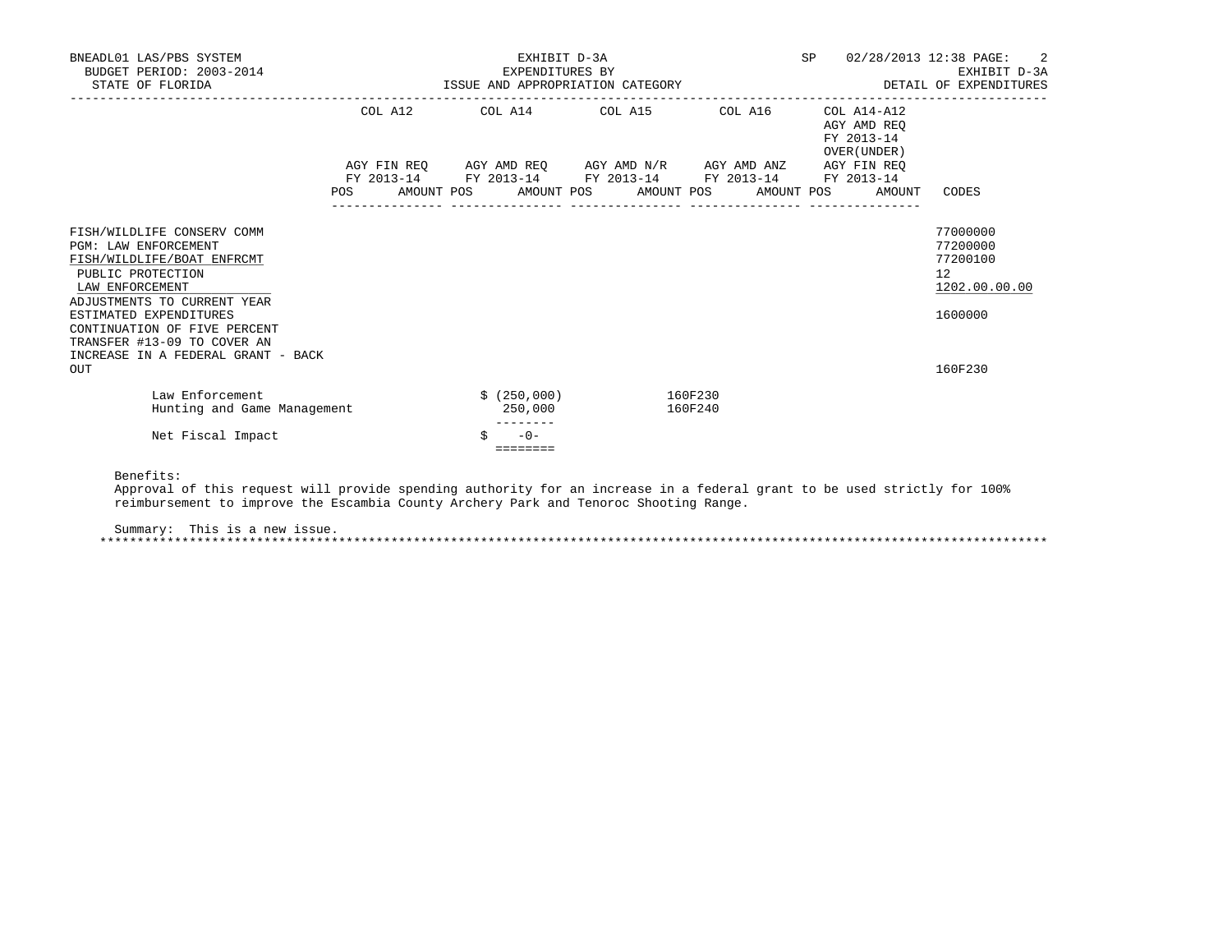| BNEADL01 LAS/PBS SYSTEM<br>BUDGET PERIOD: 2003-2014<br>STATE OF FLORIDA                                                                                                                                                                                                                                                                                       |  | EXHIBIT D-3A<br>EXPENDITURES BY | ISSUE AND APPROPRIATION CATEGORY                                                                                                                                                                                                                                                                                                                                                                       |  | SP 02/28/2013 12:38 PAGE: 3<br>EXHIBIT D-3A<br>DETAIL OF EXPENDITURES |                                                                                                   |  |
|---------------------------------------------------------------------------------------------------------------------------------------------------------------------------------------------------------------------------------------------------------------------------------------------------------------------------------------------------------------|--|---------------------------------|--------------------------------------------------------------------------------------------------------------------------------------------------------------------------------------------------------------------------------------------------------------------------------------------------------------------------------------------------------------------------------------------------------|--|-----------------------------------------------------------------------|---------------------------------------------------------------------------------------------------|--|
|                                                                                                                                                                                                                                                                                                                                                               |  |                                 | COL A12 COL A14 COL A15 COL A16 COL A14-A12                                                                                                                                                                                                                                                                                                                                                            |  | AGY AMD REO<br>FY 2013-14<br>OVER (UNDER)                             |                                                                                                   |  |
|                                                                                                                                                                                                                                                                                                                                                               |  |                                 | $\begin{array}{lllllll} \text{AGY}\ \text{FIN}\ \text{REQ} \qquad & \text{AGY}\ \text{AMD}\ \text{REQ} \qquad & \text{AGY}\ \text{AMD}\ \text{N/R} \qquad & \text{AGY}\ \text{AMD}\ \text{RSC} \qquad & \text{AGY}\ \text{EN}\ \text{REQ} \qquad & \text{TY}\ 2013\text{--}14 \qquad & \text{FY}\ 2013\text{--}14 \qquad & \text{FY}\ 2013\text{--}14 \qquad & \text{FY}\ 2013\text{--}14 \end{array}$ |  |                                                                       |                                                                                                   |  |
|                                                                                                                                                                                                                                                                                                                                                               |  |                                 | POS AMOUNT POS AMOUNT POS AMOUNT POS AMOUNT POS                                                                                                                                                                                                                                                                                                                                                        |  | AMOUNT                                                                | CODES                                                                                             |  |
| FISH/WILDLIFE CONSERV COMM<br>PGM: WILDLIFE<br>HUNTING & GAME MANAGEMENT<br>NATURAL RESOURCES/ENVIRON<br>BIOLOGICAL RESOURCES<br>ADJUSTMENTS TO CURRENT YEAR<br>ESTIMATED EXPENDITURES<br>CONTINUATION OF FIVE PERCENT<br>TRANSFER #13-09 TO COVER AN<br>INCREASE IN A FEDERAL GRANT - ADD<br><b>BACK</b><br>SPECIAL CATEGORIES<br>CONTRACT & GRANT REIMB ACT |  |                                 |                                                                                                                                                                                                                                                                                                                                                                                                        |  |                                                                       | 77000000<br>77300000<br>77300200<br>14<br>1406.00.00.00<br>1600000<br>160F240<br>100000<br>109940 |  |
| FEDERAL GRANTS TRUST FUND -FEDERL CONTROL CONTROL 250,000                                                                                                                                                                                                                                                                                                     |  |                                 |                                                                                                                                                                                                                                                                                                                                                                                                        |  | 250,000 2261 3                                                        |                                                                                                   |  |
|                                                                                                                                                                                                                                                                                                                                                               |  |                                 |                                                                                                                                                                                                                                                                                                                                                                                                        |  |                                                                       |                                                                                                   |  |
| AGENCY ISSUE NARRATIVE:<br>2013-2014 BUDGET YEAR NARRATIVE:<br>Amended 2013-14 Narrative after February 1, 2013                                                                                                                                                                                                                                               |  |                                 | IT COMPONENT? NO                                                                                                                                                                                                                                                                                                                                                                                       |  |                                                                       |                                                                                                   |  |
| Request:<br>This request is to continue Five Percent Transfer #13-09, EOG #B7188, approved on January 17, 2013 which transfers<br>\$250,000 from the Division of Law Enforcement to the Division of Hunting and Game Management to provide sufficient<br>spending authority in the Federal Grants Trust Fund for an increase in a federal grant.              |  |                                 |                                                                                                                                                                                                                                                                                                                                                                                                        |  |                                                                       |                                                                                                   |  |

Current Situation:

 The U.S. Fish and Wildlife Service (USFWS) awarded a grant (#W-65-E) to the Division of Hunting and Game Management in the amount of \$440,000 effective October 1, 2009, ending September 2012, titled Escambia County Archery Park and Tenoroc Shooting Range Improvements. An amendment to this grant  $(\text{#W-65-E-1})$  was approved on August 2, 2012 increasing the award to \$852,750 and changing the ending date to September 30, 2013. These funds are to be used to make improvements to the Escambia County Archery Park, located near Pensacola, and the Tenoroc Shooting Range in Polk County. To date, \$80,000 has been appropriated for fixed capital outlay improvements to the Escambia County Archery Park and \$300,000 appropriated to the Tenoroc Shooting Range, and for operations for both sites via 5% Transfer #13-09 in the amount of \$250,000, leaving \$222,750 unappropriated. With the anticipation of an additional amendment(s) increasing the grant again, this request is to continue the entire \$250,000 approved in 5% Transfer #13-09.

 The state match required with the grant will be achieved through volunteer hours, donated materials/services, land and other allowable sources, including monies donated to the Wildlife Foundation of Florida. The Division of Law Enforcement has excess spending authority available to transfer due to a federal grant that has ended.

| Explanation of Costs: |        |       |
|-----------------------|--------|-------|
| Division              | Amount | "SSUA |
|                       |        |       |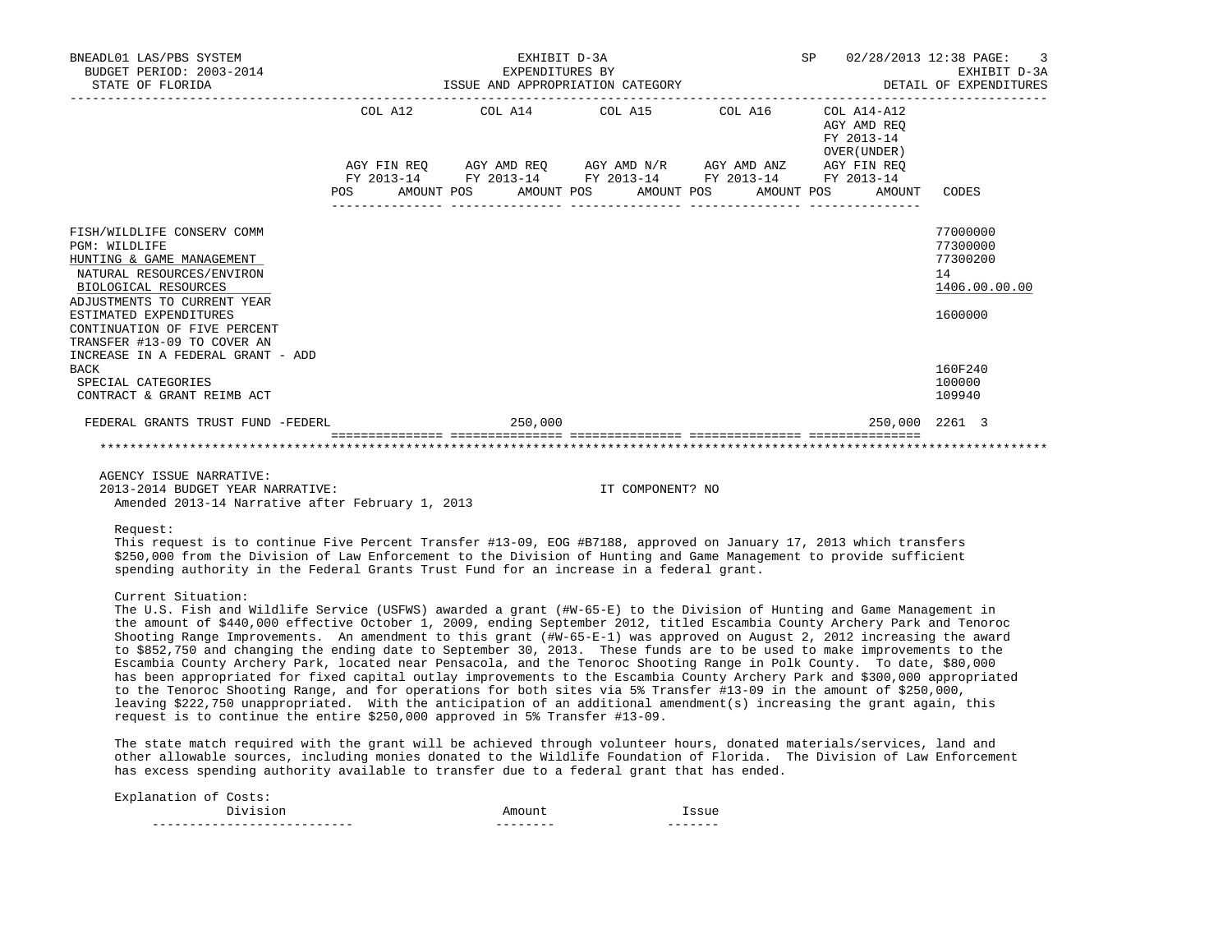| BNEADL01 LAS/PBS SYSTEM<br>BUDGET PERIOD: 2003-2014<br>STATE OF FLORIDA                                                                                                                                                                                                                            | EXHIBIT D-3A<br>SP<br>EXPENDITURES BY<br>ISSUE AND APPROPRIATION CATEGORY |  |  |                   |                       |  |                                                                                                       |  |                                                          | 02/28/2013 12:38 PAGE:<br>4<br>EXHIBIT D-3A<br>DETAIL OF EXPENDITURES         |  |
|----------------------------------------------------------------------------------------------------------------------------------------------------------------------------------------------------------------------------------------------------------------------------------------------------|---------------------------------------------------------------------------|--|--|-------------------|-----------------------|--|-------------------------------------------------------------------------------------------------------|--|----------------------------------------------------------|-------------------------------------------------------------------------------|--|
|                                                                                                                                                                                                                                                                                                    |                                                                           |  |  |                   |                       |  | COL A12 COL A14 COL A15 COL A16<br>AGY FIN REQ AGY AMD REQ AGY AMD N/R AGY AMD ANZ AGY FIN REQ        |  | COL A14-A12<br>AGY AMD REO<br>FY 2013-14<br>OVER (UNDER) |                                                                               |  |
|                                                                                                                                                                                                                                                                                                    | POS DO                                                                    |  |  |                   |                       |  | FY 2013-14 FY 2013-14 FY 2013-14 FY 2013-14 FY 2013-14<br>AMOUNT POS AMOUNT POS AMOUNT POS AMOUNT POS |  | AMOUNT                                                   | CODES                                                                         |  |
| FISH/WILDLIFE CONSERV COMM<br>PGM: WILDLIFE<br>HUNTING & GAME MANAGEMENT<br>NATURAL RESOURCES/ENVIRON<br>BIOLOGICAL RESOURCES<br>ADJUSTMENTS TO CURRENT YEAR<br>ESTIMATED EXPENDITURES<br>CONTINUATION OF FIVE PERCENT<br>TRANSFER #13-09 TO COVER AN<br>INCREASE IN A FEDERAL GRANT - ADD<br>BACK |                                                                           |  |  |                   |                       |  |                                                                                                       |  |                                                          | 77000000<br>77300000<br>77300200<br>14<br>1406.00.00.00<br>1600000<br>160F240 |  |
| Law Enforcement<br>Hunting and Game Management                                                                                                                                                                                                                                                     |                                                                           |  |  | 250,000           | $$ (250,000)$ 160F230 |  | 160F240                                                                                               |  |                                                          |                                                                               |  |
| Net Fiscal Impact                                                                                                                                                                                                                                                                                  |                                                                           |  |  | $-0-$<br>======== |                       |  |                                                                                                       |  |                                                          |                                                                               |  |

Benefits:

 Approval of this request will provide spending authority for an increase in a federal grant to be used strictly for 100% reimbursement to improve the Escambia County Archery Park and Tenoroc Shooting Range.

Summary: This is a new issue.

\*\*\*\*\*\*\*\*\*\*\*\*\*\*\*\*\*\*\*\*\*\*\*\*\*\*\*\*\*\*\*\*\*\*\*\*\*\*\*\*\*\*\*\*\*\*\*\*\*\*\*\*\*\*\*\*\*\*\*\*\*\*\*\*\*\*\*\*\*\*\*\*\*\*\*\*\*\*\*\*\*\*\*\*\*\*\*\*\*\*\*\*\*\*\*\*\*\*\*\*\*\*\*\*\*\*\*\*\*\*\*\*\*\*\*\*\*\*\*\*\*\*\*\*\*\*\*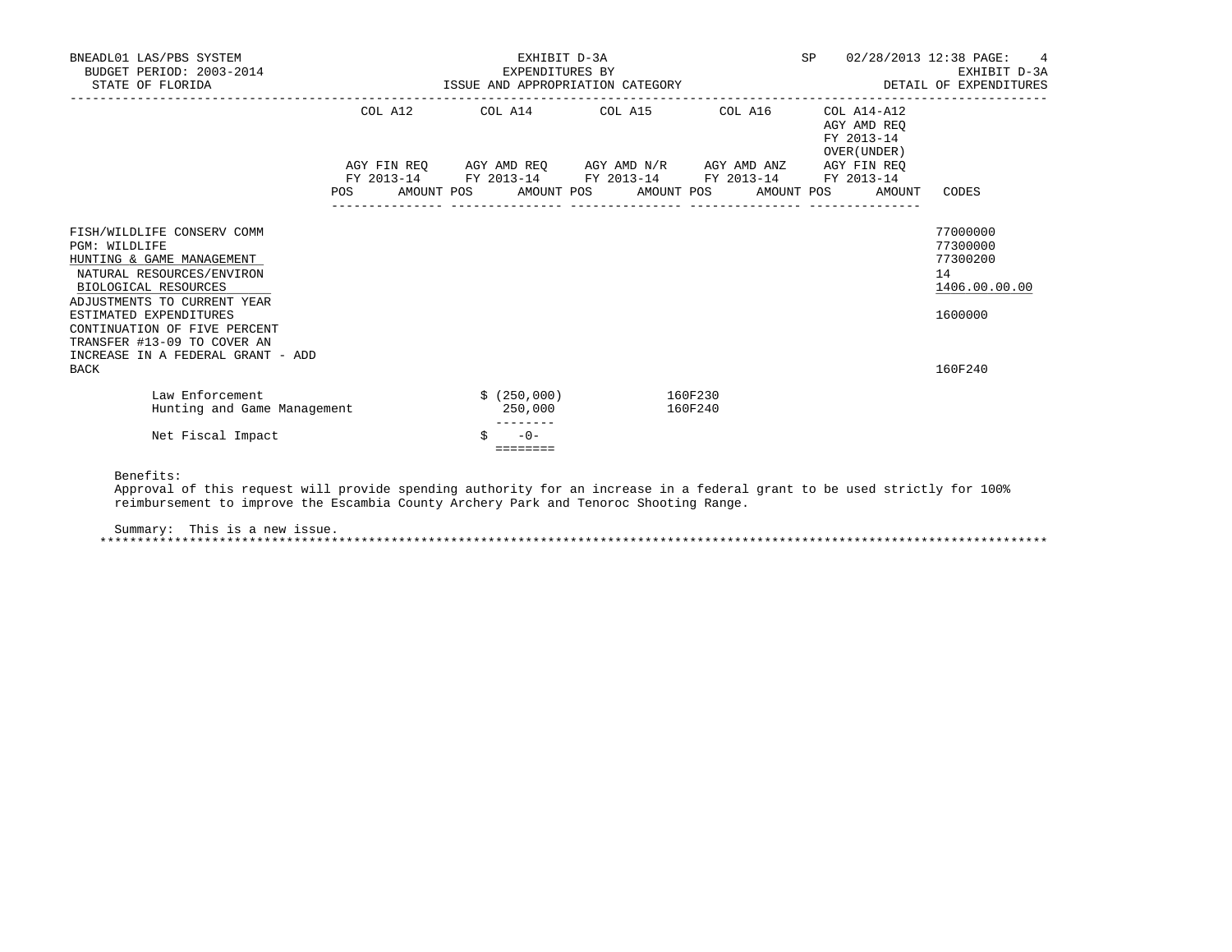| BNEADL01 LAS/PBS SYSTEM<br>BUDGET PERIOD: 2003-2014<br>STATE OF FLORIDA                                                                                                                                                                                                                                                        |                |  | EXHIBIT D-3A<br>EXPENDITURES BY |                                                             |            |                                           | SP 02/28/2013 12:38 PAGE: 5<br>EXHIBIT D-3A<br>EXPENDITURES BY EXHIBIT $D-3A$ EXPENDITURES BY EXHIBIT $D-3A$ DETAIL OF EXPENDITURES |
|--------------------------------------------------------------------------------------------------------------------------------------------------------------------------------------------------------------------------------------------------------------------------------------------------------------------------------|----------------|--|---------------------------------|-------------------------------------------------------------|------------|-------------------------------------------|-------------------------------------------------------------------------------------------------------------------------------------|
|                                                                                                                                                                                                                                                                                                                                |                |  |                                 | COL A12 COL A14 COL A15 COL A16 COL A14-A12                 |            | AGY AMD REO<br>FY 2013-14<br>OVER (UNDER) |                                                                                                                                     |
|                                                                                                                                                                                                                                                                                                                                |                |  |                                 | AGY FIN REQ AGY AMD REQ AGY AMD N/R AGY AMD ANZ AGY FIN REQ |            |                                           |                                                                                                                                     |
|                                                                                                                                                                                                                                                                                                                                |                |  |                                 | FY 2013-14 FY 2013-14 FY 2013-14 FY 2013-14 FY 2013-14      |            |                                           |                                                                                                                                     |
|                                                                                                                                                                                                                                                                                                                                | POS AMOUNT POS |  |                                 | AMOUNT POS AMOUNT POS                                       | AMOUNT POS | AMOUNT                                    | CODES                                                                                                                               |
| FISH/WILDLIFE CONSERV COMM<br><b>PGM: HABITAT/SPECIES CONSR</b><br>HABITAT/SPECIES CONSERVATN<br>NATURAL RESOURCES/ENVIRON<br>BIOLOGICAL RESOURCES<br>ADJUSTMENTS TO CURRENT YEAR<br>ESTIMATED EXPENDITURES<br>CONTINUATION OF FIVE PERCENT<br>TRANSFER #13-08 TO REALIGN BUDGET<br>TO COVER A CONTRACT - BACK OUT<br>EXPENSES |                |  |                                 |                                                             |            |                                           | 77000000<br>77350000<br>77350200<br>14<br>1406.00.00.00<br>1600000<br>160F180<br>040000                                             |
| FL.PANTHER RESCH & MAN TF -STATE                                                                                                                                                                                                                                                                                               |                |  | $40.000 -$                      |                                                             |            |                                           | $40.000 - 2299$ 1                                                                                                                   |
|                                                                                                                                                                                                                                                                                                                                |                |  |                                 |                                                             |            |                                           |                                                                                                                                     |
| AGENCY ISSUE NARRATIVE:<br>$0.012, 0.014, 0.000, 0.000, 0.000, 0.000, 0.000, 0.000, 0.000, 0.000, 0.000, 0.000, 0.000, 0.000, 0.000, 0.000, 0.000, 0.000, 0.000, 0.000, 0.000, 0.000, 0.000, 0.000, 0.000, 0.000, 0.000, 0.000, 0.000, 0.000, 0.000, 0.0$                                                                      |                |  |                                 | $\tau = 201503$                                             |            |                                           |                                                                                                                                     |

 2013-2014 BUDGET YEAR NARRATIVE: IT COMPONENT? NO Amended 2013-14 Narrative after February 1, 2013

Request:

 This request is to continue Five Percent Transfer #13-08, EOG #B7176, approved on December 26, 2012 to transfer \$40,000 from Expenses to Other Personal Services for the Imperiled Species Management Section to cover a contract with the Rancher's Supply.

## Current Situation:

 The Imperiled Species Management Section has a contract with the Rancher's Supply (#A620C4)to provide assistance with location, capture, handling, management, and study of Florida panthers. The continuation Other Personal Services appropriation from the Florida Panther Research and Management Trust Fund is not sufficient to cover the anticipated expenditures of the contract every fiscal year. There is available spending authority in Expenses to be transferred since it was originally intended for this purpose.

| Explanation of Costs:   |          |         |
|-------------------------|----------|---------|
| Panther Trust Fund      | Amount   | Issue   |
|                         |          |         |
| Other Personal Services | \$40,000 | 160F190 |
| Expenses                | (40,000) | 160F180 |
|                         |          |         |
| Net Fiscal Impact       | $-0-$    |         |
|                         |          |         |

Benefits:

 Approval of this issue will provide sufficient annual spending authority in the correct appropriation category to cover the cost of the contract with the Rancher's Supply.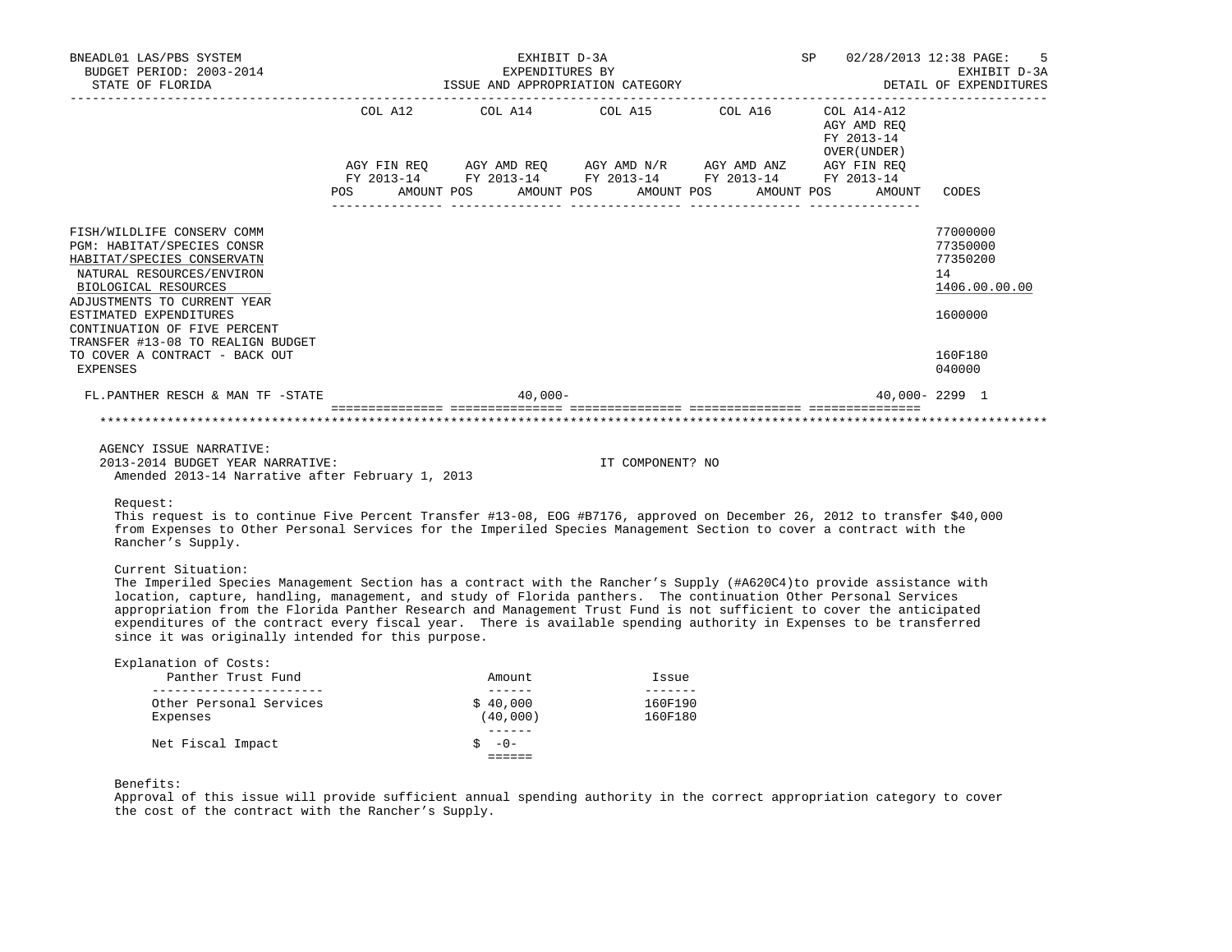| BNEADL01 LAS/PBS SYSTEM<br>BUDGET PERIOD: 2003-2014                                                                                                                                                                                                                                                                                                                                                                                                                                                                                                                  |                                                                                                                                                                                                                                                                                                                                                                                                                                         |                      | EXHIBIT D-3A<br>EXPENDITURES BY |                                                                                                                                                                                                                                                                                                                                                                                                                                                                                                              |  | SP |                                            |        | 02/28/2013 12:38 PAGE:<br>6<br>EXHIBIT D-3A             |
|----------------------------------------------------------------------------------------------------------------------------------------------------------------------------------------------------------------------------------------------------------------------------------------------------------------------------------------------------------------------------------------------------------------------------------------------------------------------------------------------------------------------------------------------------------------------|-----------------------------------------------------------------------------------------------------------------------------------------------------------------------------------------------------------------------------------------------------------------------------------------------------------------------------------------------------------------------------------------------------------------------------------------|----------------------|---------------------------------|--------------------------------------------------------------------------------------------------------------------------------------------------------------------------------------------------------------------------------------------------------------------------------------------------------------------------------------------------------------------------------------------------------------------------------------------------------------------------------------------------------------|--|----|--------------------------------------------|--------|---------------------------------------------------------|
| STATE OF FLORIDA                                                                                                                                                                                                                                                                                                                                                                                                                                                                                                                                                     |                                                                                                                                                                                                                                                                                                                                                                                                                                         |                      |                                 | ISSUE AND APPROPRIATION CATEGORY                                                                                                                                                                                                                                                                                                                                                                                                                                                                             |  |    |                                            |        | DETAIL OF EXPENDITURES                                  |
|                                                                                                                                                                                                                                                                                                                                                                                                                                                                                                                                                                      | COL A12<br>$\begin{array}{lllllll} \textsc{AGY} \textsc{ fin } \textsc{Reg} & \textsc{AGY} \textsc{ AND } \textsc{Reg} & \textsc{AGY} \textsc{ AND } \textsc{ N/R} & \textsc{ AGY} \textsc{ AND } \textsc{AND} & \textsc{ANZ} & \textsc{ AGY} \textsc{ Fin } \textsc{Reg} \\ \textsc{FY} \textsc{ 2013-14} & \textsc{FY} \textsc{ 2013-14} & \textsc{FY} \textsc{ 2013-14} & \textsc{FY} \textsc{ 2013-14} & \textsc{FY} \textsc{ 2013$ | COL A14              |                                 | $\text{COL}$ A15 $\text{COL}$ A16 $\text{COL}$ A14-A12                                                                                                                                                                                                                                                                                                                                                                                                                                                       |  |    | AGY AMD REQ<br>FY 2013-14<br>OVER (UNDER ) |        |                                                         |
|                                                                                                                                                                                                                                                                                                                                                                                                                                                                                                                                                                      | POS AMOUNT POS AMOUNT POS AMOUNT POS AMOUNT POS                                                                                                                                                                                                                                                                                                                                                                                         |                      |                                 |                                                                                                                                                                                                                                                                                                                                                                                                                                                                                                              |  |    |                                            | AMOUNT | CODES                                                   |
|                                                                                                                                                                                                                                                                                                                                                                                                                                                                                                                                                                      |                                                                                                                                                                                                                                                                                                                                                                                                                                         |                      |                                 |                                                                                                                                                                                                                                                                                                                                                                                                                                                                                                              |  |    |                                            |        |                                                         |
| FISH/WILDLIFE CONSERV COMM<br>PGM: HABITAT/SPECIES CONSR<br>HABITAT/SPECIES CONSERVATN<br>NATURAL RESOURCES/ENVIRON<br>BIOLOGICAL RESOURCES<br>ADJUSTMENTS TO CURRENT YEAR                                                                                                                                                                                                                                                                                                                                                                                           |                                                                                                                                                                                                                                                                                                                                                                                                                                         |                      |                                 |                                                                                                                                                                                                                                                                                                                                                                                                                                                                                                              |  |    |                                            |        | 77000000<br>77350000<br>77350200<br>14<br>1406.00.00.00 |
| ESTIMATED EXPENDITURES<br>CONTINUATION OF FIVE PERCENT<br>TRANSFER #13-08 TO REALIGN BUDGET                                                                                                                                                                                                                                                                                                                                                                                                                                                                          |                                                                                                                                                                                                                                                                                                                                                                                                                                         |                      |                                 |                                                                                                                                                                                                                                                                                                                                                                                                                                                                                                              |  |    |                                            |        | 1600000                                                 |
| TO COVER A CONTRACT - BACK OUT                                                                                                                                                                                                                                                                                                                                                                                                                                                                                                                                       |                                                                                                                                                                                                                                                                                                                                                                                                                                         |                      |                                 |                                                                                                                                                                                                                                                                                                                                                                                                                                                                                                              |  |    |                                            |        | 160F180                                                 |
| Summary: This is a new issue.                                                                                                                                                                                                                                                                                                                                                                                                                                                                                                                                        |                                                                                                                                                                                                                                                                                                                                                                                                                                         |                      |                                 |                                                                                                                                                                                                                                                                                                                                                                                                                                                                                                              |  |    |                                            |        |                                                         |
| CONTINUATION OF FIVE PERCENT<br>TRANSFER #13-08 TO REALIGN BUDGET                                                                                                                                                                                                                                                                                                                                                                                                                                                                                                    |                                                                                                                                                                                                                                                                                                                                                                                                                                         |                      |                                 |                                                                                                                                                                                                                                                                                                                                                                                                                                                                                                              |  |    |                                            |        |                                                         |
| TO COVER A CONTRACT - ADD BACK<br>OTHER PERSONAL SERVICES                                                                                                                                                                                                                                                                                                                                                                                                                                                                                                            |                                                                                                                                                                                                                                                                                                                                                                                                                                         |                      |                                 |                                                                                                                                                                                                                                                                                                                                                                                                                                                                                                              |  |    |                                            |        | 160F190<br>030000                                       |
| FL.PANTHER RESCH & MAN TF -STATE                                                                                                                                                                                                                                                                                                                                                                                                                                                                                                                                     |                                                                                                                                                                                                                                                                                                                                                                                                                                         |                      | 40,000                          |                                                                                                                                                                                                                                                                                                                                                                                                                                                                                                              |  |    |                                            |        | 40,000 2299 1                                           |
|                                                                                                                                                                                                                                                                                                                                                                                                                                                                                                                                                                      |                                                                                                                                                                                                                                                                                                                                                                                                                                         |                      |                                 |                                                                                                                                                                                                                                                                                                                                                                                                                                                                                                              |  |    |                                            |        |                                                         |
| AGENCY ISSUE NARRATIVE:<br>2013-2014 BUDGET YEAR NARRATIVE:<br>Amended 2013-14 Narrative after February 1, 2013                                                                                                                                                                                                                                                                                                                                                                                                                                                      |                                                                                                                                                                                                                                                                                                                                                                                                                                         |                      |                                 | IT COMPONENT? NO                                                                                                                                                                                                                                                                                                                                                                                                                                                                                             |  |    |                                            |        |                                                         |
| Request:<br>This request is to continue Five Percent Transfer #13-08, EOG #B7176, approved on December 26, 2012 to transfer \$40,000<br>from Expenses to Other Personal Services for the Imperiled Species Management Section to cover a contract with the<br>Rancher's Supply.                                                                                                                                                                                                                                                                                      |                                                                                                                                                                                                                                                                                                                                                                                                                                         |                      |                                 |                                                                                                                                                                                                                                                                                                                                                                                                                                                                                                              |  |    |                                            |        |                                                         |
| Current Situation:<br>The Imperiled Species Management Section has a contract with the Rancher's Supply (#A620C4)to provide assistance with<br>location, capture, handling, management, and study of Florida panthers. The continuation Other Personal Services<br>appropriation from the Florida Panther Research and Management Trust Fund is not sufficient to cover the anticipated<br>expenditures of the contract every fiscal year. There is available spending authority in Expenses to be transferred<br>since it was originally intended for this purpose. |                                                                                                                                                                                                                                                                                                                                                                                                                                         |                      |                                 |                                                                                                                                                                                                                                                                                                                                                                                                                                                                                                              |  |    |                                            |        |                                                         |
| Explanation of Costs:<br>Panther Trust Fund                                                                                                                                                                                                                                                                                                                                                                                                                                                                                                                          |                                                                                                                                                                                                                                                                                                                                                                                                                                         |                      | Amount                          | Issue                                                                                                                                                                                                                                                                                                                                                                                                                                                                                                        |  |    |                                            |        |                                                         |
| _________________________<br>Other Personal Services<br>Expenses                                                                                                                                                                                                                                                                                                                                                                                                                                                                                                     |                                                                                                                                                                                                                                                                                                                                                                                                                                         | \$40,000<br>(40,000) | --------                        | $\begin{array}{cccccccccc} \multicolumn{2}{c}{} & \multicolumn{2}{c}{} & \multicolumn{2}{c}{} & \multicolumn{2}{c}{} & \multicolumn{2}{c}{} & \multicolumn{2}{c}{} & \multicolumn{2}{c}{} & \multicolumn{2}{c}{} & \multicolumn{2}{c}{} & \multicolumn{2}{c}{} & \multicolumn{2}{c}{} & \multicolumn{2}{c}{} & \multicolumn{2}{c}{} & \multicolumn{2}{c}{} & \multicolumn{2}{c}{} & \multicolumn{2}{c}{} & \multicolumn{2}{c}{} & \multicolumn{2}{c}{} & \multicolumn{2}{c}{} & \mult$<br>160F190<br>160F180 |  |    |                                            |        |                                                         |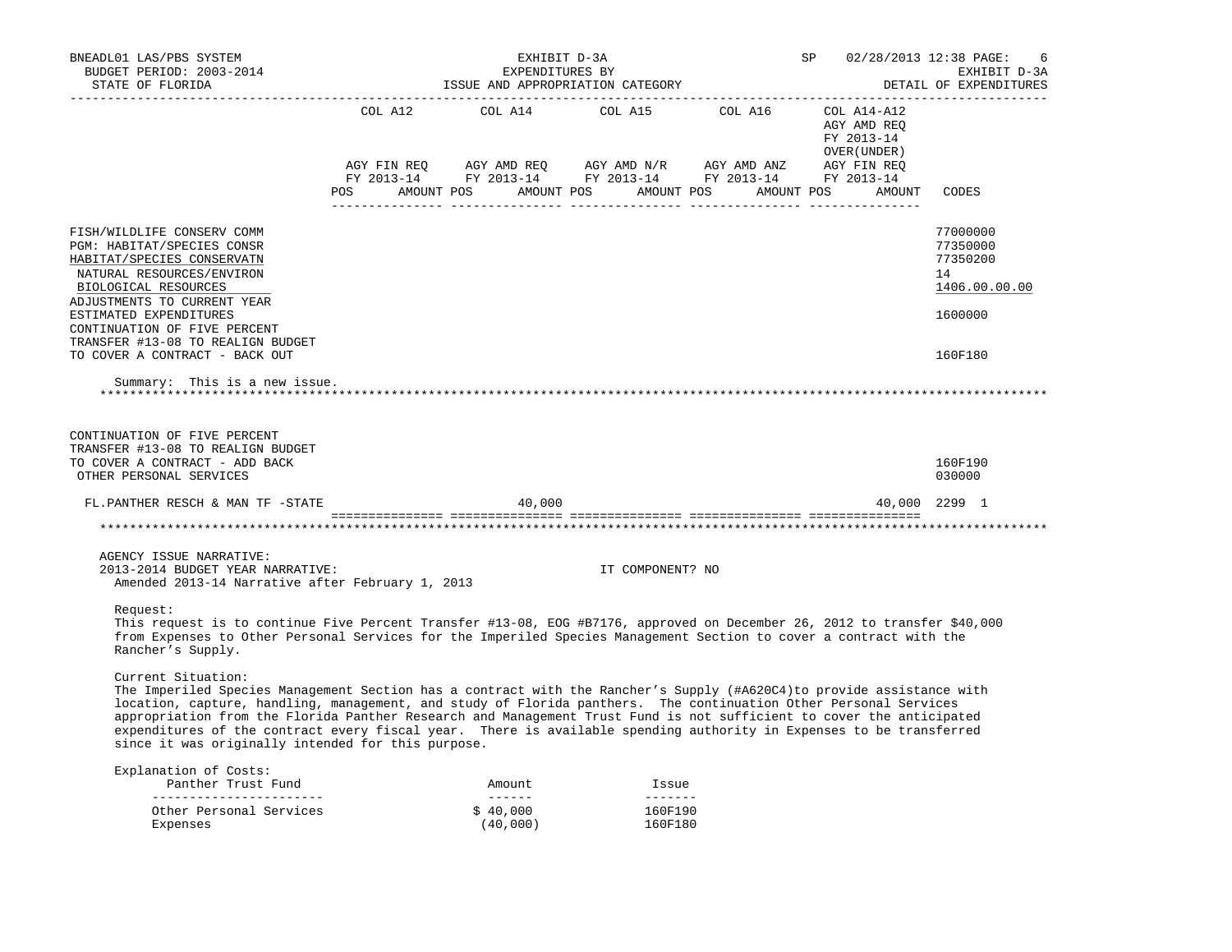|                                                                                                                                                                                                                                                                                                             |                | EXHIBIT D-3A<br>EXPENDITURES BY<br>ISSUE AND APPROPRIATION CATEGORY |                 | SP                                                                                | 02/28/2013 12:38 PAGE:<br>7<br>EXHIBIT D-3A<br>DETAIL OF EXPENDITURES         |
|-------------------------------------------------------------------------------------------------------------------------------------------------------------------------------------------------------------------------------------------------------------------------------------------------------------|----------------|---------------------------------------------------------------------|-----------------|-----------------------------------------------------------------------------------|-------------------------------------------------------------------------------|
|                                                                                                                                                                                                                                                                                                             | COL A12<br>POS | COL A14<br>AMOUNT POS AMOUNT POS AMOUNT POS AMOUNT POS              | COL A15 COL A16 | COL A14-A12<br>AGY AMD REQ<br>FY 2013-14<br>OVER (UNDER)<br>AGY FIN REQ<br>AMOUNT | CODES                                                                         |
| FISH/WILDLIFE CONSERV COMM<br>PGM: HABITAT/SPECIES CONSR<br>HABITAT/SPECIES CONSERVATN<br>NATURAL RESOURCES/ENVIRON<br>BIOLOGICAL RESOURCES<br>ADJUSTMENTS TO CURRENT YEAR<br>ESTIMATED EXPENDITURES<br>CONTINUATION OF FIVE PERCENT<br>TRANSFER #13-08 TO REALIGN BUDGET<br>TO COVER A CONTRACT - ADD BACK |                |                                                                     |                 |                                                                                   | 77000000<br>77350000<br>77350200<br>14<br>1406.00.00.00<br>1600000<br>160F190 |
| Net Fiscal Impact                                                                                                                                                                                                                                                                                           |                | $S - 0 -$<br>$=$ $=$ $=$ $=$ $=$                                    |                 |                                                                                   |                                                                               |
| Benefits:<br>Approval of this issue will provide sufficient annual spending authority in the correct appropriation category to cover<br>the cost of the contract with the Rancher's Supply.<br>Summary: This is a new issue.                                                                                |                |                                                                     |                 |                                                                                   |                                                                               |
|                                                                                                                                                                                                                                                                                                             |                |                                                                     |                 |                                                                                   |                                                                               |
| NON-CONSERVATION AND RECREATIONAL<br>LANDS (CARL) WILDLIFE MANAGEMENT<br>AREAS                                                                                                                                                                                                                              |                |                                                                     |                 |                                                                                   | 6300000                                                                       |
| NATURAL RESOURCE MANAGEMENT AND<br>PUBLIC RECREATION PROGRAMS<br>SPECIAL CATEGORIES<br>NON-CARL WILDLIFE MGMT                                                                                                                                                                                               |                |                                                                     |                 |                                                                                   | 6303000<br>100000<br>100340                                                   |
| $-$ STATE<br>STATE GAME TRUST FUND                                                                                                                                                                                                                                                                          | 1,000,000      | 2,000,000                                                           |                 | 1,000,000 2672 1                                                                  |                                                                               |
|                                                                                                                                                                                                                                                                                                             |                |                                                                     |                 |                                                                                   |                                                                               |

The Commission receives Conservation and Recreation Lands (CARL) management funding for approximately 1.4 million acres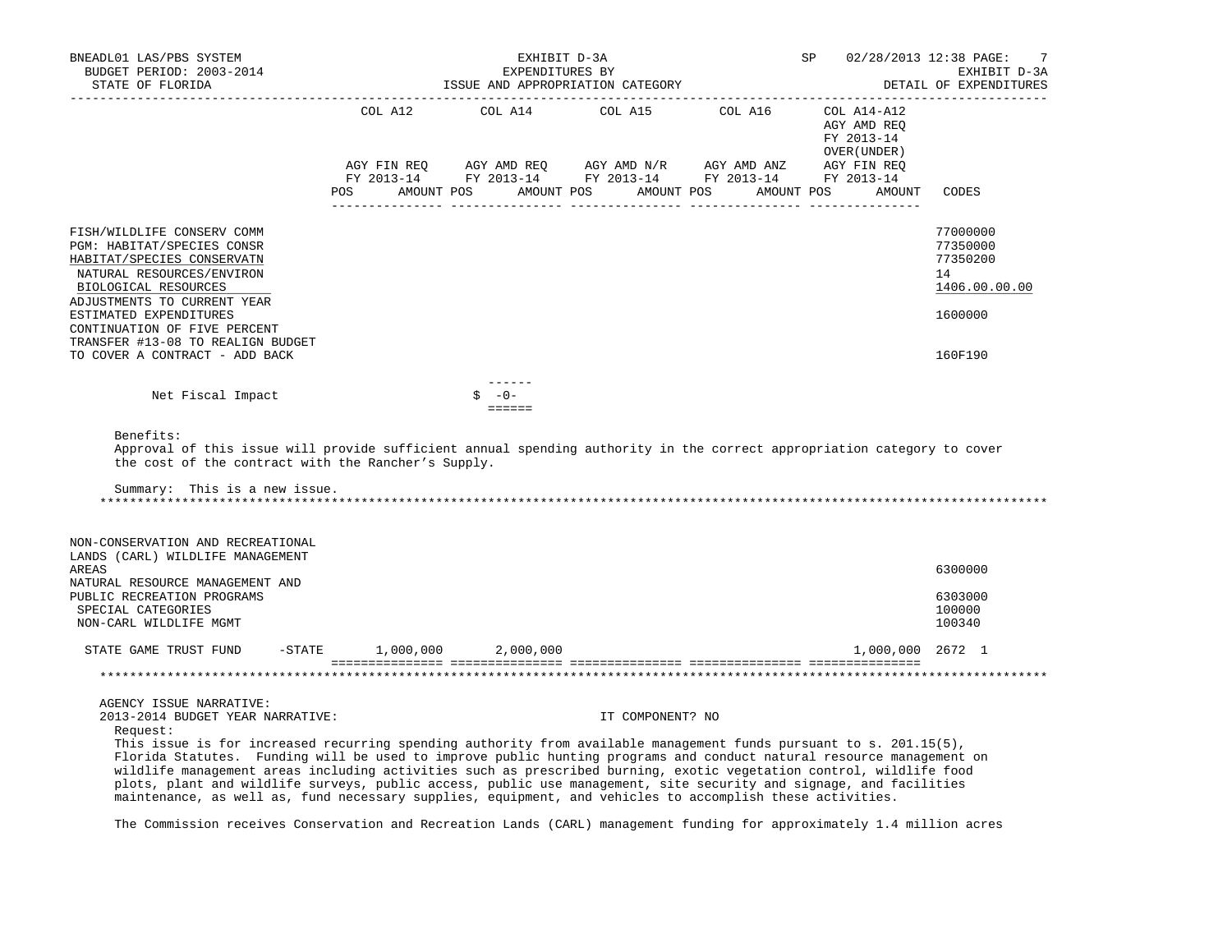| BNEADL01 LAS/PBS SYSTEM<br>BUDGET PERIOD: 2003-2014 | EXHIBIT D-3A<br>EXPENDITURES BY  |            |  |                                                                                                             |  |  |  |  |            | SP |                                                          | 02/28/2013 12:38 PAGE: 8<br>EXHIBIT D-3A |
|-----------------------------------------------------|----------------------------------|------------|--|-------------------------------------------------------------------------------------------------------------|--|--|--|--|------------|----|----------------------------------------------------------|------------------------------------------|
| STATE OF FLORIDA                                    | ISSUE AND APPROPRIATION CATEGORY |            |  |                                                                                                             |  |  |  |  |            |    | DETAIL OF EXPENDITURES                                   |                                          |
|                                                     | COL A12                          |            |  | COL A14 COL A15 COL A16                                                                                     |  |  |  |  |            |    | COL A14-A12<br>AGY AMD REO<br>FY 2013-14<br>OVER (UNDER) |                                          |
|                                                     | AGY FIN REO<br><b>POS</b>        | AMOUNT POS |  | AGY AMD REO AGY AMD N/R AGY AMD ANZ<br>FY 2013-14 FY 2013-14 FY 2013-14 FY 2013-14<br>AMOUNT POS AMOUNT POS |  |  |  |  | AMOUNT POS |    | AGY FIN REO<br>FY 2013-14<br>AMOUNT                      | CODES                                    |
|                                                     |                                  |            |  |                                                                                                             |  |  |  |  |            |    |                                                          |                                          |
| FISH/WILDLIFE CONSERV COMM                          |                                  |            |  |                                                                                                             |  |  |  |  |            |    |                                                          | 77000000                                 |
| PGM: HABITAT/SPECIES CONSR                          |                                  |            |  |                                                                                                             |  |  |  |  |            |    |                                                          | 77350000                                 |
| HABITAT/SPECIES CONSERVATN                          |                                  |            |  |                                                                                                             |  |  |  |  |            |    |                                                          | 77350200                                 |
| NATURAL RESOURCES/ENVIRON<br>BIOLOGICAL RESOURCES   |                                  |            |  |                                                                                                             |  |  |  |  |            |    |                                                          | 14<br>1406.00.00.00                      |
| NON-CONSERVATION AND RECREATIONAL                   |                                  |            |  |                                                                                                             |  |  |  |  |            |    |                                                          |                                          |
| LANDS (CARL) WILDLIFE MANAGEMENT                    |                                  |            |  |                                                                                                             |  |  |  |  |            |    |                                                          |                                          |
| AREAS                                               |                                  |            |  |                                                                                                             |  |  |  |  |            |    |                                                          | 6300000                                  |
| NATURAL RESOURCE MANAGEMENT AND                     |                                  |            |  |                                                                                                             |  |  |  |  |            |    |                                                          |                                          |
| PUBLIC RECREATION PROGRAMS                          |                                  |            |  |                                                                                                             |  |  |  |  |            |    |                                                          | 6303000                                  |

 within the Wildlife Management Area (WMA) system for which it has lead management responsibility. To fund management on the remaining 4.5 million acres of within the WMA system, the Commission relies on funding derived from Section 201.15(5), Florida Statutes, which provides a funding mechanism for the management of these lands based on revenues derived from the sale of documentary stamps. This issue will help recover some of the natural resource management and public access lost as a result of the 63% documentary stamp funding reduction in FY 2009-10.

 Recent projections indicate the documentary stamp tax revenue source has increased sufficiently to support this request, which will fund land management and facility operations at 165 sites within the WMA system. Rapidly expanding population levels and increasing popularity of hunting, fishing, and wildlife viewing have resulted in high demand for quality outdoor recreational experiences on Florida's public land. Funding for this issue will allow the Commission to develop and expand conservation planning and land management programs that are important elements for safeguarding the public's investment on public lands. It would provide the required funding necessary to deliver resource management and recreational services, and provide the necessary oversight to monitor management needs, develop contracts, and supervise contractors to ensure satisfaction of contractual obligations.

 Specific uses for these funds include long term projects devoted to enhanced management for game and non-game wildlife, development and implementation of imperiled species conservation strategies, implementation of the Commission's Wildlife Legacy Initiative on public lands, public use and amenity development, and critical land management activities such as mechanical vegetation treatment and prescribed burning. This request will also fund the necessary supplies, expenses, equipment, and vehicles necessary to accomplish these activities.

| Explanation of Costs:<br>State Game Trust Fund | Category | Amount      |
|------------------------------------------------|----------|-------------|
| Non-CARL Wildlife Management                   | 100340   | \$1,000,000 |

Benefits:

 Approval of this issue will provide the necessary spending authority to deliver resource management and recreational services, and provide the necessary oversight to monitor management needs, develop contracts, and supervise contractors to ensure satisfaction of contractual obligations. Good land management is a major factor in providing quality outdoor recreational opportunities on public lands.

Activity: Manage and Restore Public Lands - ACT3050